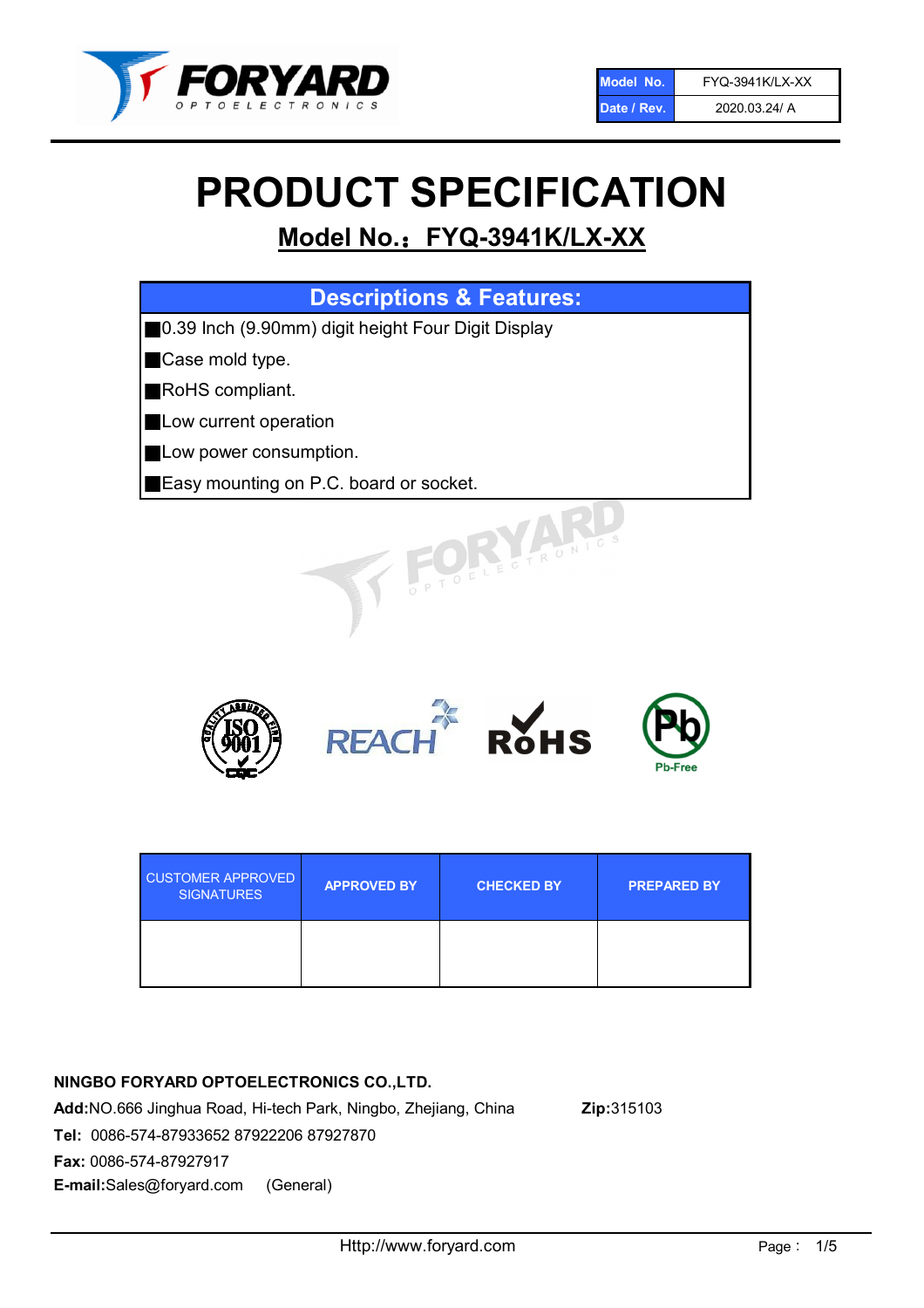

| Model No.   | <b>FYQ-3941K/LX-XX</b> |
|-------------|------------------------|
| Date / Rev. | 2020.03.24/ A          |

#### ■ -XX: REF Surface / Epoxy color

| Color<br><b>Number</b>      |                |                                                   |                              |               |
|-----------------------------|----------------|---------------------------------------------------|------------------------------|---------------|
| REF Surface Color   O White |                | $\circ$ Black $\circ$ Gray                        | $\cup$ Red                   | $\circ$ Green |
| Epoxy Color                 | I∩ Water Clear | $\mathbin{\varcap}$ White $\mathbin{\varcap}$ Red | $\circ$ Green $\circ$ Yellow |               |

#### ■ Mechanical Dimensions



Notes:

- 1. All pins are Φ0.45[.019]mm
- 2. Dimension in millimeter [inch], tolerance is ±0.25 [.010] and angle is ±1° unless otherwise noted.
- 3. Bending≤Length\*1%.
- 4.The specifications,characteristics and technical data described in the datasheet are subject to change without prior notice.
- 5.The drawing is different from the actual one, please refer to the sample.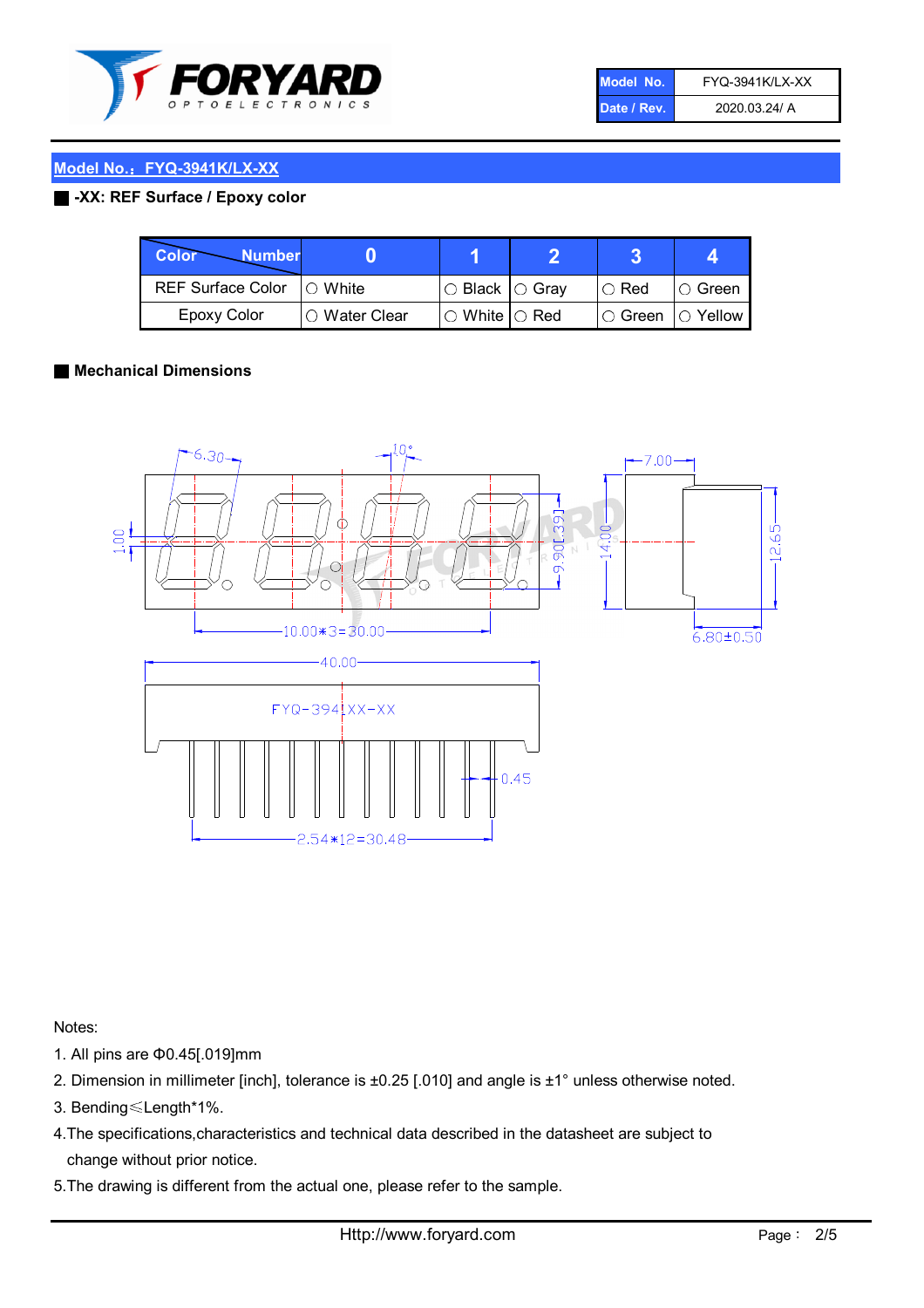

| Model No.   | FYQ-3941K/LX-XX |
|-------------|-----------------|
| Date / Rev. | 2020.03.24/ A   |

# ■ All Light On Segments Feature & Pin Position





#### ■ Internal Circuit Diagrams

FYQ-3941KX



#### $FYQ - 3941LX$

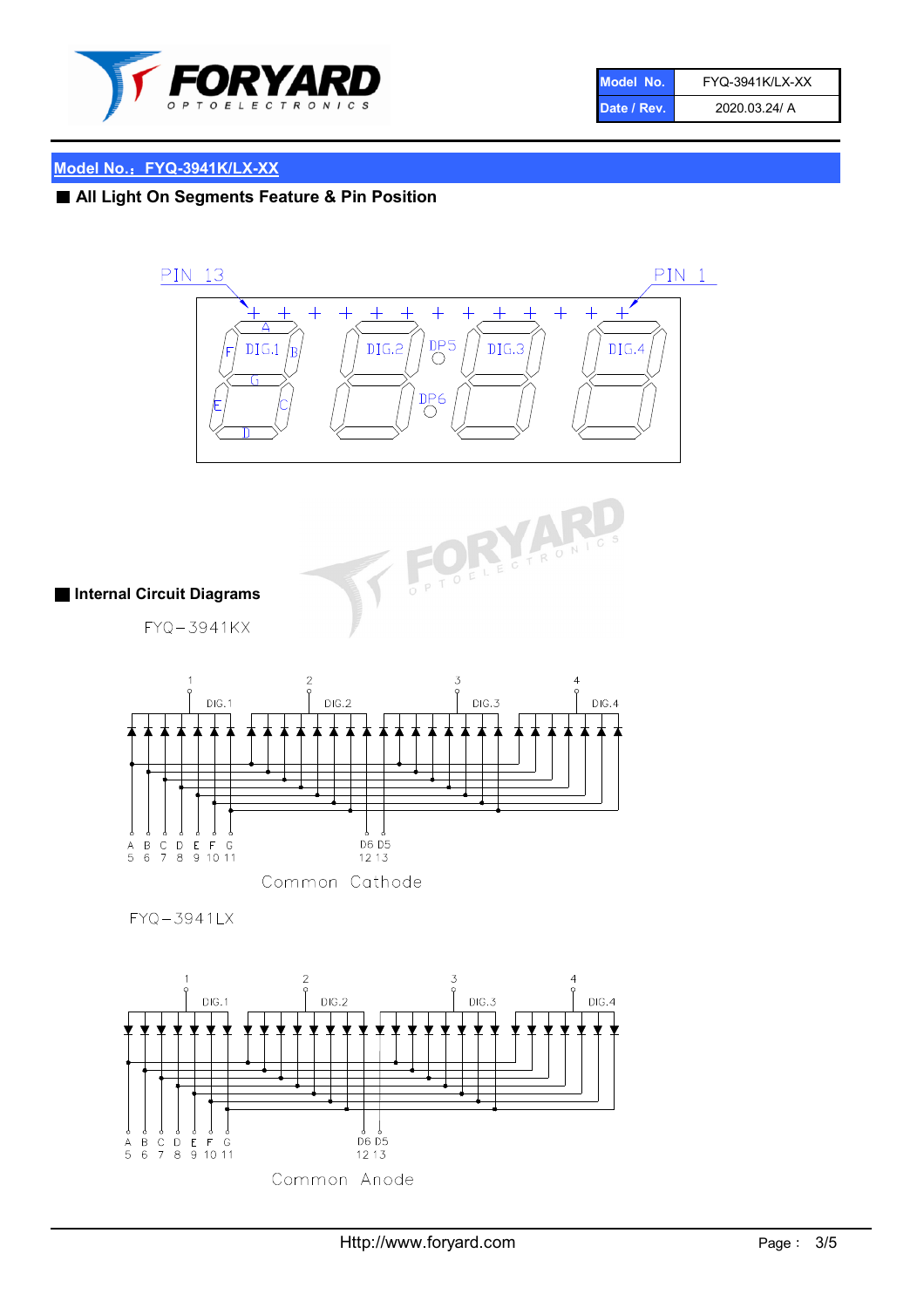

| Model No.   | <b>FYQ-3941K/LX-XX</b> |
|-------------|------------------------|
| Date / Rev. | 2020.03.24/ A          |

#### Absolute maximum

| ISUIULU IIIAAIIIIUIIII TALIIIYS |               |                       |              | (⊺a−∠J ∪ <i>)</i> |              |
|---------------------------------|---------------|-----------------------|--------------|-------------------|--------------|
| <b>Parameter</b>                | <b>Symbol</b> | <b>Test Condition</b> | <b>Value</b> |                   | <b>Unit</b>  |
|                                 |               |                       | <b>Min</b>   | <b>Max</b>        |              |
| Reverse Voltage                 | VR            | $IR = 30$             | 5            |                   |              |
| <b>Forward Current</b>          | ΙF            |                       |              | 30                | mA           |
| Power Dissipation               | Pd            |                       |              | 100               | mW           |
| <b>Pulse Current</b>            | Ipeak         | Duty=0.1mS,1KHz       |              | 150               | mA           |
| <b>Operating Temperature</b>    | Topr          |                       | $-40$        | $+85$             | $^{\circ}$ C |
| Storage Temperature             | Tstr          |                       | $-40$        | $+85$             | °C           |

#### ■ Electrical-Optical Characteristics

#### ● Color Code & Chip Characteristics:(Test Condition:IF=10mA)

Typ Max S | Hi $\textsf{Red}$  | AlGaInP | 660nm LE 20nm | 2.00 | 2.50 D | Super Red | AIGaAs/DH | 650nm | 20nm | 2.00 | 2.50 E | Orange | GaAsP | 625nm | 35nm | 2.00 | 2.50 A | Amber | GaAsP | 610nm | 35nm | 2.00 | 2.50 Y | Yellow | GaAsP | 590nm | 35nm | 2.00 | 2.50 G Yellow Green AIGaInP | 570nm | 10nm | 2.00 | 2.50 3.00 3.80 3.00 3.80 W | White | InGaN/GaN | X=0.29,Y=0.30 |CCT:9500K| 3.00 | 3.80 UHR Ultra Hi Red  $\vert$  AIGaInP  $\vert$  640nm  $\vert$  20nm  $\vert$  2.00  $\vert$  2.50 UR | Ultra Red | AlGaInP | 635nm | 20nm | 2.00 | 2.50 UE Ultra Orange | AIGaInP | 625nm | 20nm | 2.00 | 2.50 UA Ultra Amber | AIGaInP | 610nm | 20nm | 2.00 | 2.50  $UV$  Ultra Yellow  $\vert$  AlGaInP  $\vert$  590nm  $\vert$  20nm  $\vert$  2.00  $\vert$  2.50  $\text{UG}$  Ultra Yellow Green | AIGaInP | 570nm | 30nm | 2.00 | 2.50 PG Pure Green | InGaN | 520nm | 36nm | 3.00 | 3.80 30nm 3.00 3.80 30nm 3.00 3.80 40~85 60~120~180 40~70 Segment-to-Segment Luminous Intensity ratio(Iv-M) 1.5:1 610nm 9~20(mw) 350~450 470nm 120~180 120~180 Ultra Blue InGaN/GaN 9~20(mw) 20~50 570nm | 30nm | 2.00 | 2.50 | 20~60 470nm 590nm InGaN/GaN B Blue I InGaN 570nm | 10nm | 2.00 | 2.50 | 10~20 30~105 30~135 460nm 520nm Ultra brightness **AlGaInP** AlGaInP 60nm AlGaInP 640nm Peak Wave Length $(\lambda_{\rm P})$ UB 460nm 635nm AlGaInP AlGaInP AlGaInP InGaN/GaN AlGaInP 10~20 Luminous **Intensity** (Iv) Unit:mcd AlGainP 660nm GaAsP GaAsP AlGaAs/DH **Spectral** Line halfwidth (∆λ1/2) 10~20 Standard brightness Forward Voltage(VF) Unit:V 15~30 10~20 625nm GaAsP 590nm **Emitting Color Dice Material** 10~21 610nm

#### Note:

1.Luminous Intensity is based on the Foryard standards.

2.Pay attention about static for InGaN

(Ta=25℃)

(Ta=25℃)